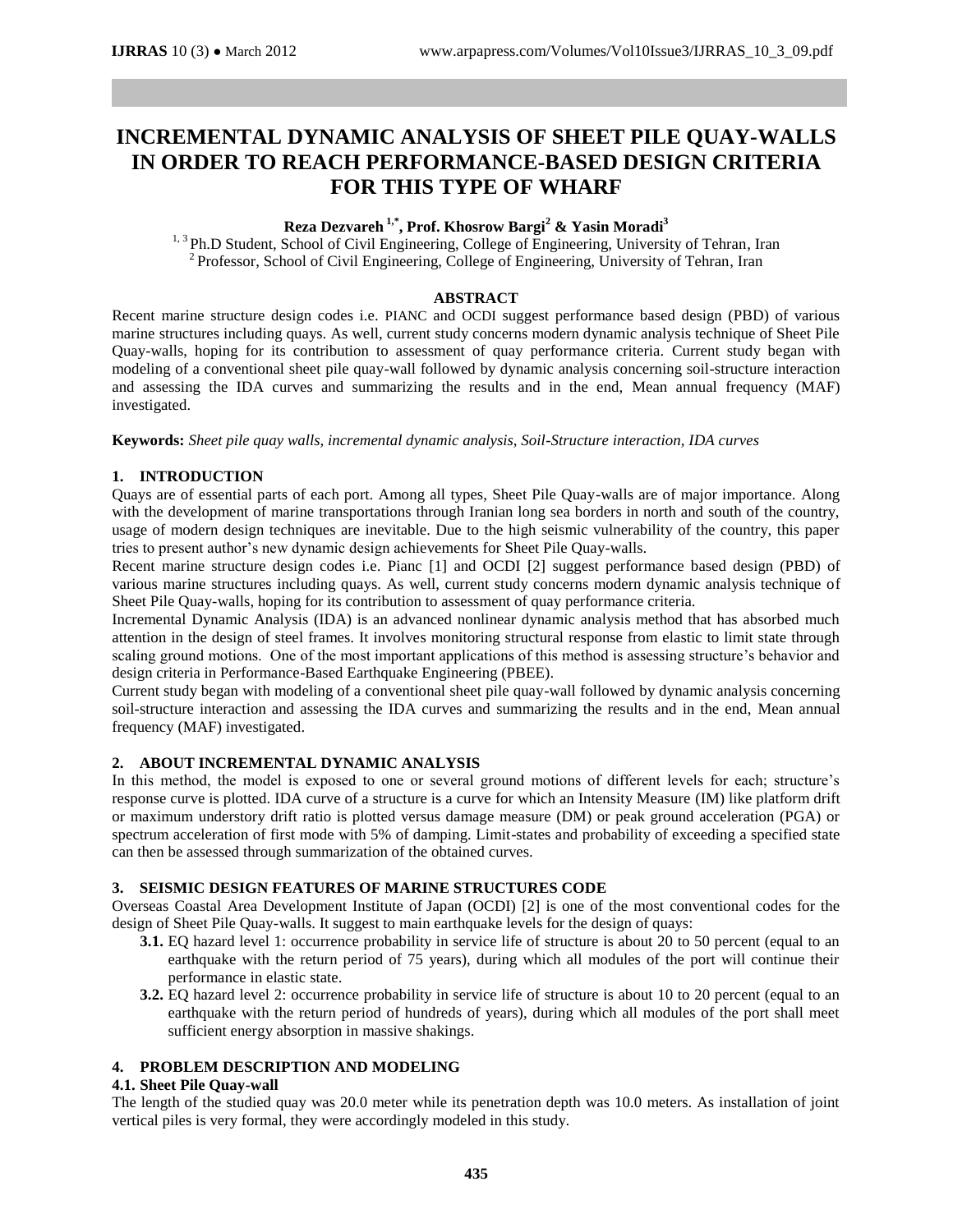

*Figure 1. Section of sheet pile quay-wall*

## **4.2. Soil Model and its Interaction with the Quay**

Similar to other footing types, soil-structure interaction plays an important role in the analysis of marine structures. This role gets especially significant when concerning uplift capacity, overturning and slide of the structure. Nevertheless, soil body is the source of different forces imposed to the structure.

For this part of finite element analysis (FEM), soil was modeled using solid elements. Moreover, frictional properties and internal constrains of different parts were applied. Friction between soil and structures' elements were modeled by Penalty method.[3]

#### **4.3. Material Properties**

Material properties include concrete, steel and soil which were applied to platform, steel quay and soil, consequently.

- Concrete properties: Elasticity modulus of 2.08e7 kPa, Poison's ratio of 0.3 and unit weight of 2400 kg/m3
- Steel properties (St-52):Elasticity modulus of 2.07e8 kPa, Poison's ratio of 0.3 and unit weight of 7850 kg/m3
- Soil properties:

|      | unit<br>weight | Yung's<br>modulus | Pisson's<br>ratio | <b>Permeability</b> | <b>Cohesion</b> | <b>Internal</b><br>friction<br>angle |
|------|----------------|-------------------|-------------------|---------------------|-----------------|--------------------------------------|
|      | kg/m3          | $E_0$             |                   | ĸ                   |                 | ω                                    |
| Sand | 19.5           | 25                | 0.25              | $0.8e-5$            |                 | 36                                   |
| Clay | 19.5           | 25                | 0.25              | $0.8e-6$            | 25              |                                      |

*Table 1. Soil properties*

# **4.4. Introduction Finite Element Software and Loading**

Capable of modeling various soil and structural elements and interactions, ABAQUS [4] has been used for the finite element dynamic analysis in this study. According to the table, ten different records were used for dynamic analysis, each of which were first scaled in NERA [5] and then applied to bed rock. The resultant soil response was finally applied to corresponding nodes.

|                          | Table 2. Properties of 10 used records |                                  |                    |  |  |
|--------------------------|----------------------------------------|----------------------------------|--------------------|--|--|
| N <sub>0</sub>           | Event                                  | <b>Station</b>                   | $\textbf{PGA}$ (g) |  |  |
| 1                        | Imperial Valley, 1979                  | <b>Plaster City</b>              | 0.042              |  |  |
| $\mathcal{L}$            | Loma Prieta, 1989                      | <b>WAHO</b>                      | 0.37               |  |  |
| $\mathcal{R}$            | Superstition Hills, 1987               | Wildlife Array                   | 0.18               |  |  |
| $\overline{\mathcal{A}}$ | Imperial Valley, 1979                  | El Centro Array                  | 0.117              |  |  |
| 5                        | Loma Prieta, 1989                      | Coyote Lake Dam                  | 0.179              |  |  |
| 6                        | Superstition Hills, 1987               | Wildlife Array                   | $0.2^{\circ}$      |  |  |
| 7                        | Imperial Valley, 1979                  | <b>Westmoreland Fire Station</b> | 0.11               |  |  |
| 8                        | Loma Prieta, 1989                      | Sunnyvale Colton Ave             | 0.207              |  |  |
| 9                        | Superstition Hills, 1987               | Hollister Diff. Array            | 0.269              |  |  |
| 10                       | Imperial Valley, 1979                  | Chihuahua                        | 0.254              |  |  |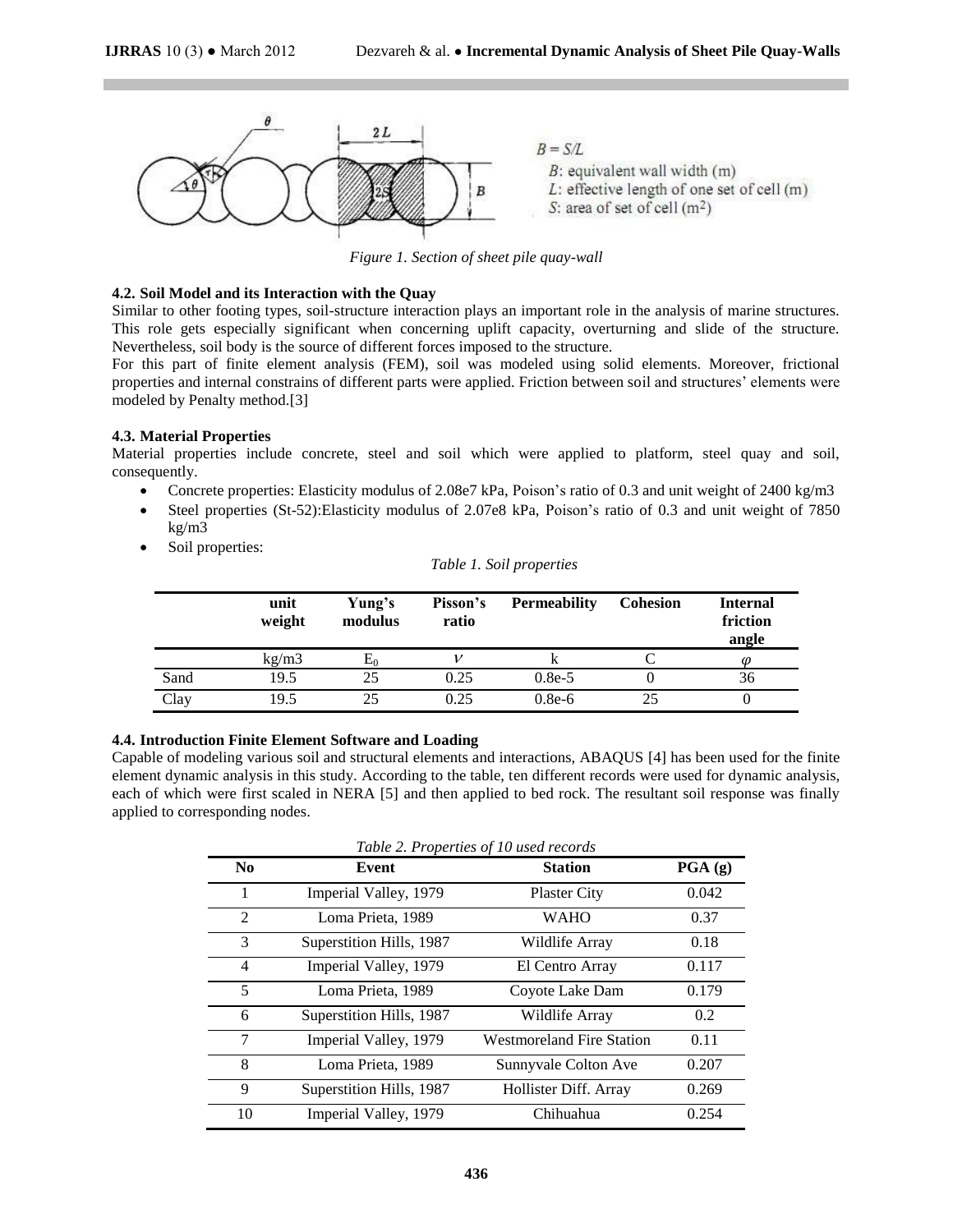### **4.5. Boundary Conditions**

Reflecting the energy waves by boundaries makes geotechnical models far from reality. To meet this phenomenon, absorbing boundaries were introduced to the model. The so called absorbing boundaries have been defined by Lymser&Kuhlmeyer (1969). Damping coefficient of elements  $C_d$  used in this analysis was calculated as:

$$
C_d = \rho V_s A \tag{1}
$$

- $\rho$ : special gravity of soil
- $\bullet$   $V_s$ : Shear wave velocity
- : Covered area of each element

#### **5. RESULTS OF INCREMENTAL DYNAMIC ANALYSIS (IDA)**

Following figures present the results of incremental dynamic analysis for two types of constrained (with lateral support ) and cantilever (with no lateral support ) sheet pile quay wall.



*Figure 2. IDA Curves for constrained (lateral support) sheet pile*



*Figure 3. IDA Curves for cantilever (with no lateral support) sheet pile*

## **6. INTRODUCTION LIMIT STATES FOR SHEET PILE**

According to OCDI [2], there are two performance levels for port structures including quays that can be assessed through the following limit state:

- **Immediate Occupancy (IO):** It's a state limit during which post earthquake structural damages are limited and; lateral and vertically loaded elements still have their pre-quake stiffness and strength.
- **Collapse Prevention (CP):** This is the state in which structures undergoes sever damages that take it toward thorough collapse; elements have lost their pre-quake stiffnesses and large deformations are found.

Before using IDA curves, limit states shall be defined. For that, according to IDA curves categories and FEMA [6] code, three points of immediate occupancy (IO), Collapse Prevention (CP) and global dynamic instability (GI) are to be identified.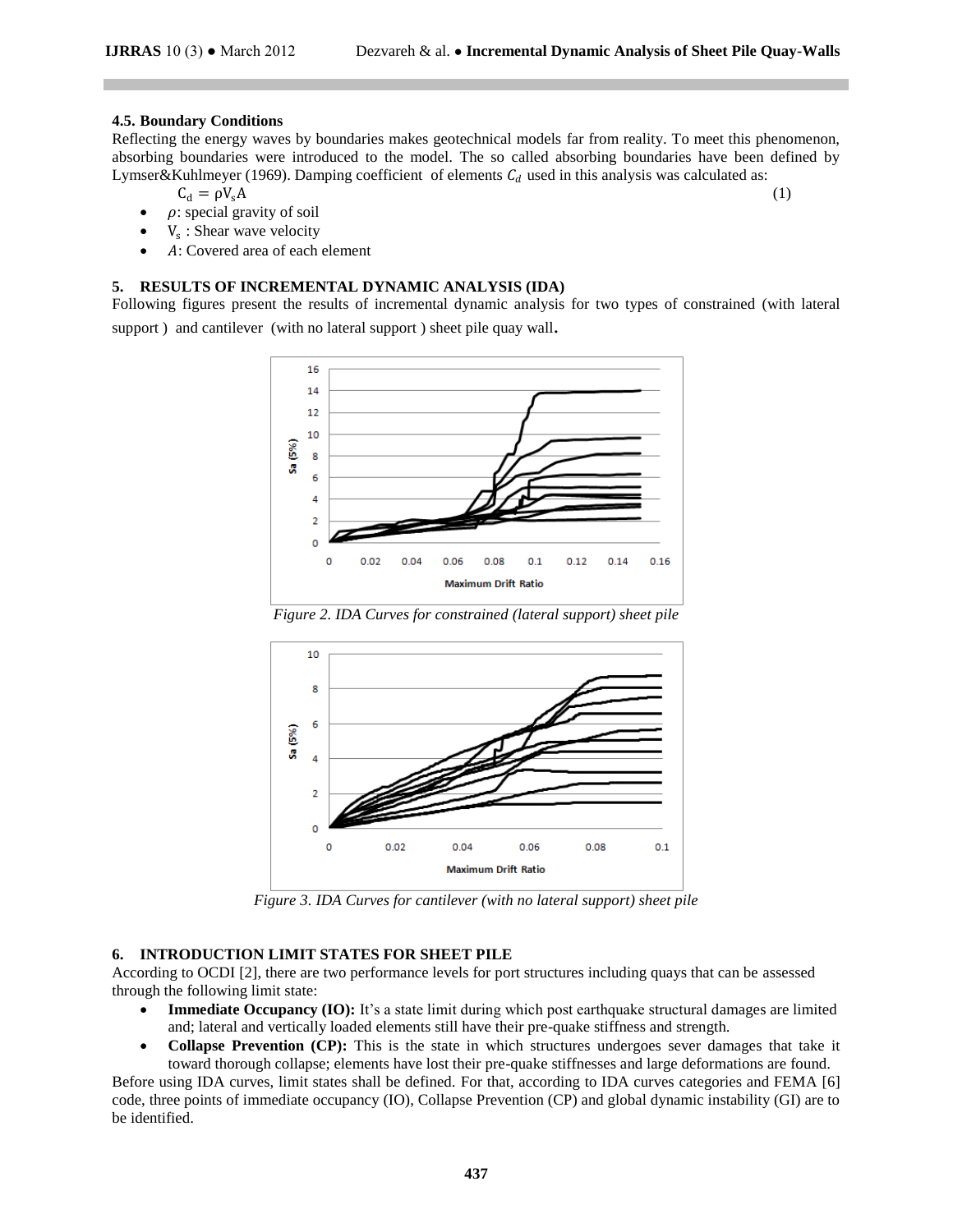In this study, IO point was selected to be  $\theta_{max} = 1\%$ , while CP was either  $\theta_{max} = 10\%$ , or where IDA curve's slope is 20% of elastic portion, whatever comes sooner.

Thus, CP is assumed to be where IDA is on the pre straight line ductile area provided that  $\theta_{max}$  is high enough and the structural model is reliable ( $\theta_{max}$  < 1%). Finally, GI is where the curve becomes a straight line and every increment of intensity measure (IM) will result in infinite damage measure (DM). [7]

#### **7. SUMMARIZATION OF IDA CURVES**

For a better understanding of structure's behavior, IDA curves were summarized based on statistical principles. This paper uses 50, 16 and 84 percentages for summarizing. Figures 4 and 5 show the results of summarizing of IDA curves besides limit states for the two types of constrained and cantilever sheet pile quay walls. Numerical results can also be found in tables 2 and 3.

One of the other goals of performance based earthquake engineering (PBEE) is calculation of mean annual frequency (MAF) for the limit state. This can be easily done through summarization of the so far obtained results. For that, during this study, a particular integral limit state presented by Cornell [8] was used:

$$
\lambda_{LS} = \int_{x=0}^{x=\infty} F_{IM}(x) \left| \frac{d\lambda_{IM}}{dx} \right| dx \tag{2}
$$

In the above relatios,  $\lambda_{LS}$  is the MAF corresponding to the limit state or the absolute of IM's risk gradient or first derivative of  $\lambda_{LS}$  - IM risk curve.



*Figure 4. Summarization of IDA curves in the percentages of 16, 50 and 84 for constrained sheet pile* 



*Figure 5. Summarization of IDA curves in the percentages of 16, 50 and 84 for cantilever sheet pile*

The reverse of  $\lambda_{LS}$  will give the mean time for exceeding a specified state. Different amounts of MAF for various limit states of the constrained quay can be found in table 3 while those of the cantilever one are presented in table 4.